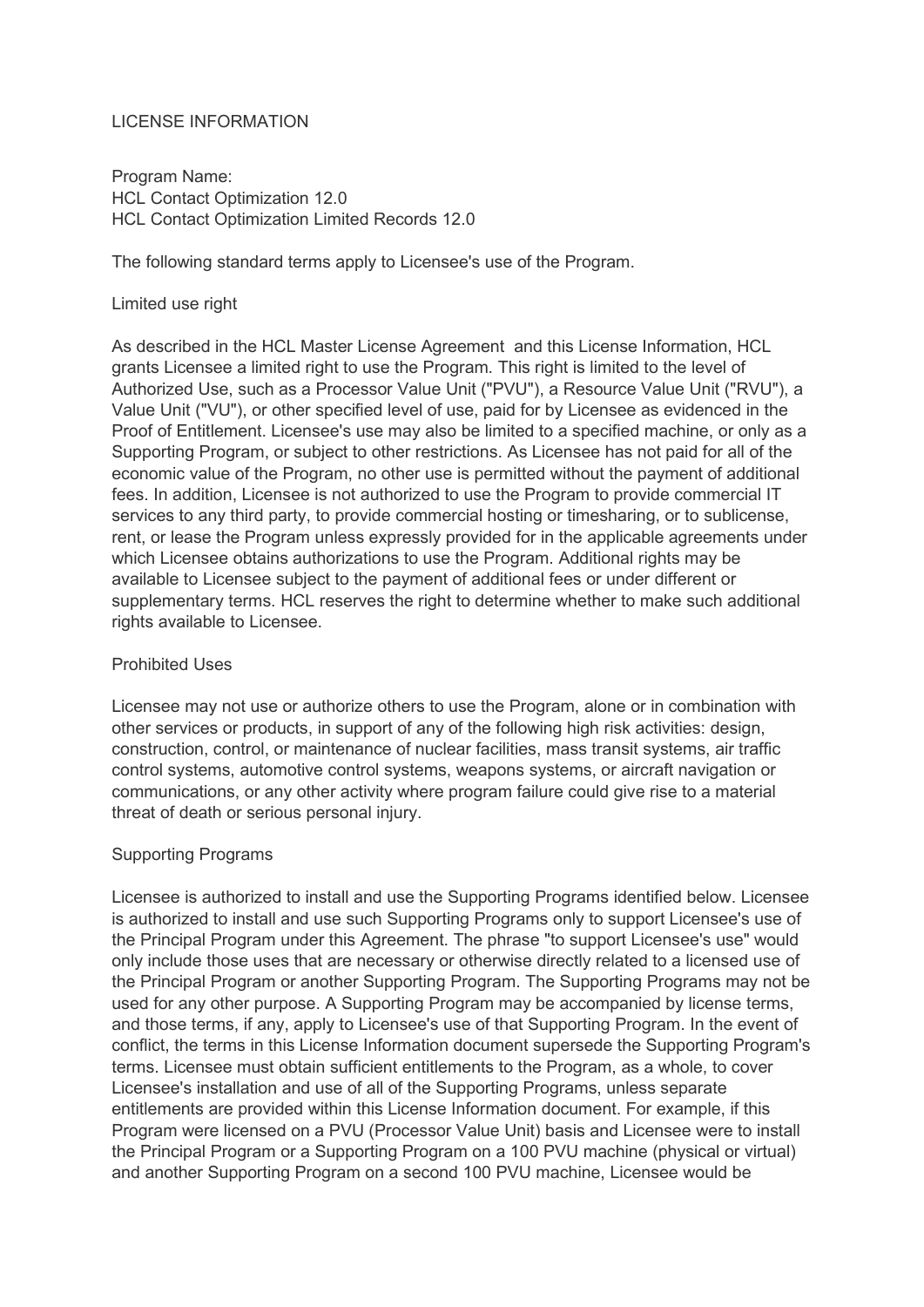required to obtain 200 PVU entitlements to the Program.

Supporting Programs: HCL iLOG CPLEX Optimization Studio 12.5

### **Privacy**

Licensee acknowledges and agrees that HCL may use cookie and tracking technologies to collect personal information in gathering product usage statistics and information designed to help improve user experience and/or to tailor interactions with users in accordance with the HCL Online Privacy Policy, available at [https://www.hcltech.com/privacy-statement.](https://www.hcltech.com/privacy-statement)

### **Benchmarking**

Licensee may disclose the results of any benchmark test of the Program or its subcomponents to any third party provided that Licensee (A) publicly discloses the complete methodology used in the benchmark test (for example, hardware and software setup, installation procedure and configuration files), (B) performs Licensee's benchmark testing running the Program in its Specified Operating Environment using the latest applicable updates, patches and fixes available for the Program from HCL or third parties that provide HCL products ("Third Parties"), and (C) follows any and all performance tuning and "best practices" guidance available in the Program's documentation and on HCL's support web sites for the Program. If Licensee publishes the results of any benchmark tests for the Program, then notwithstanding anything to the contrary in any agreement between Licensee and HCL or Third Parties, HCL and Third Parties will have the right to publish the results of benchmark tests with respect to Licensee's products provided HCL or Third Parties complies with the requirements of (A), (B) and (C) above in its testing of Licensee's products.

The above benchmarking terms apply to the following Programs or subcomponents: HCL Contact Optimization 12.0

### Export and Import Restrictions

This Program may contain cryptography. Transfer to, or use by, users of the Program may be prohibited or subject to export or import laws, regulations or policies, including those of the United States Export Administration Regulations. Licensee assumes all responsibility for complying with all applicable laws, regulations, and policies regarding the export, import, or use of this Program, including but not limited to, U.S. restrictions on exports or reexports.

The following units of measure may apply to Licensee's use of the Program.

### Authorized User

Authorized User is a unit of measure by which the Program can be licensed. An Authorized User is a unique person who is given access to the Program. The Program may be installed on any number of computers or servers and each Authorized User may have simultaneous access to any number of instances of the Program at one time. Licensee must obtain separate, dedicated entitlements for each Authorized User given access to the Program in any manner directly or indirectly (for example: via a multiplexing program, device, or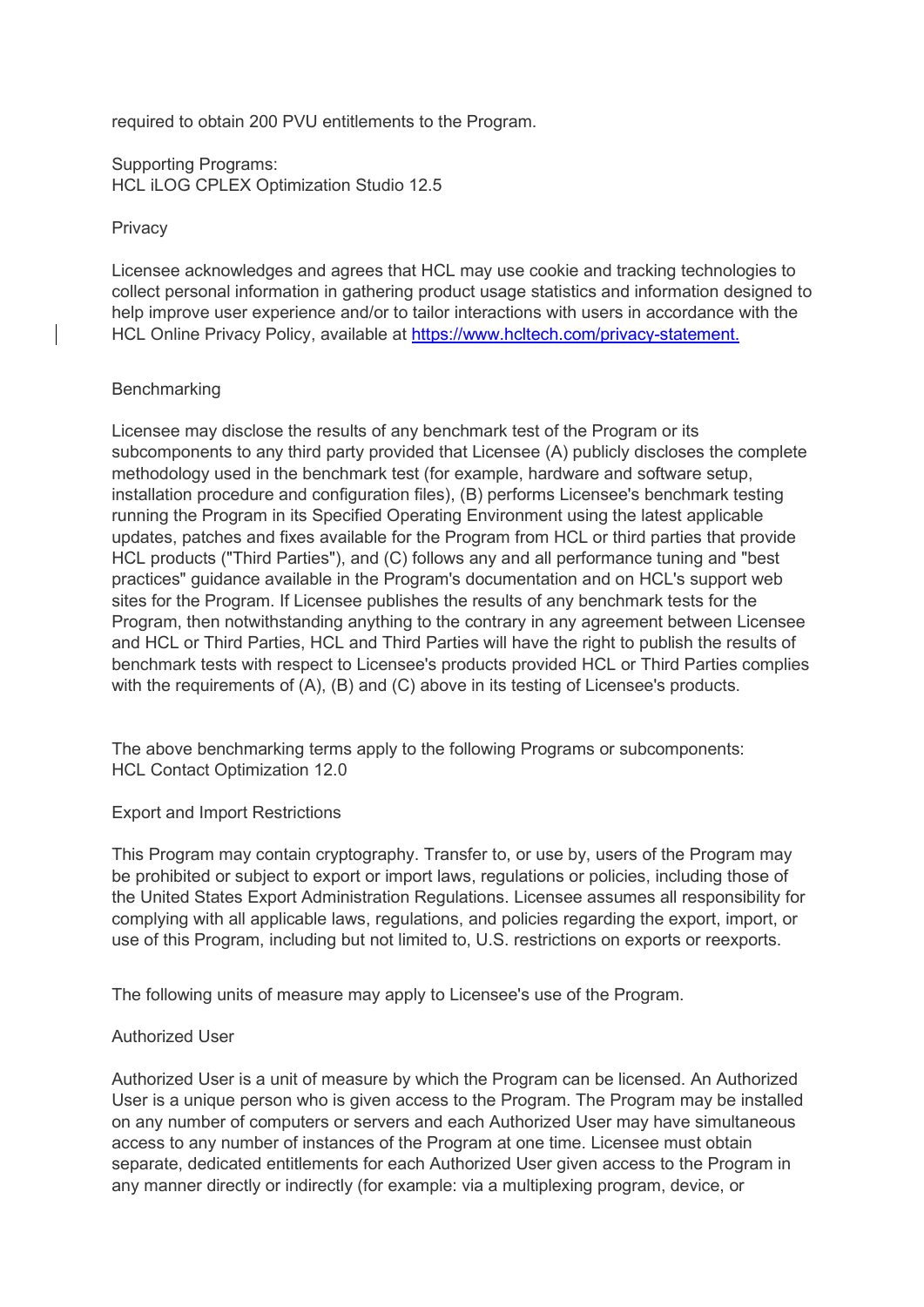application server) through any means. An entitlement for an Authorized User is unique to that Authorized User and may not be shared, nor may it be reassigned other than for the permanent transfer of the Authorized User entitlement to another person.

## Resource Value Unit (RVU)

Resource Value Unit (RVU) is a unit of measure by which the Program can be licensed. RVU Proofs of Entitlement are based on the number of units of a specific resource used or managed by the Program. Licensee must obtain sufficient entitlements for the number of RVUs required for Licensee's environment for the specific resources as specified in the table below. RVU entitlements are specific to the Program and the type of resource and may not be exchanged, interchanged, or aggregated with RVU entitlements of another program or resource.

In addition to the above, the following terms apply to Licensee's use of the Program.

### 1. Definitions

# 1.1 Limited Records

Limited Records are defined as: 1) prospects who have not transacted business with Customer in the past; 2) inactive customers who have not transacted business with Customer in the past 12 months and do not otherwise have an active open account with Customer; or 3) customers or records related to prospects that a Customer is not able to currently market to as a result of (i) the customer/prospect opting-out of marketing communications, (ii) the record containing incomplete or inaccurate contact information, or (iii) other legal restrictions.

### 1.2 Active Customer Records

Active Customer Records are defined as all customer database records that are not Limited Records.

### 1.3 Used in Production

Used in Production means used other than in an internal development or test environment (including but not limited to testing, performance tuning, fault diagnosis, internal benchmarking, staging, training, quality assurance activity and/or developing internally used additions or extensions to the Program using published application programming interfaces), or backup or archiving.

### 2. Cumulative Entitlements Requirements for HCL Contact Optimization

Authorized User and RVU entitlements are not alternative means for licensing the Program. Licensee must obtain sufficient Authorized User entitlements to cover the users of the Program as well as the appropriate number of RVU entitlements for the Program.

### 3. Resource Value Unit

The Resource for the purpose of the RVU calculation is one hundred thousand (100,000) Records managed by the Program Used in Production. There are two types of Records